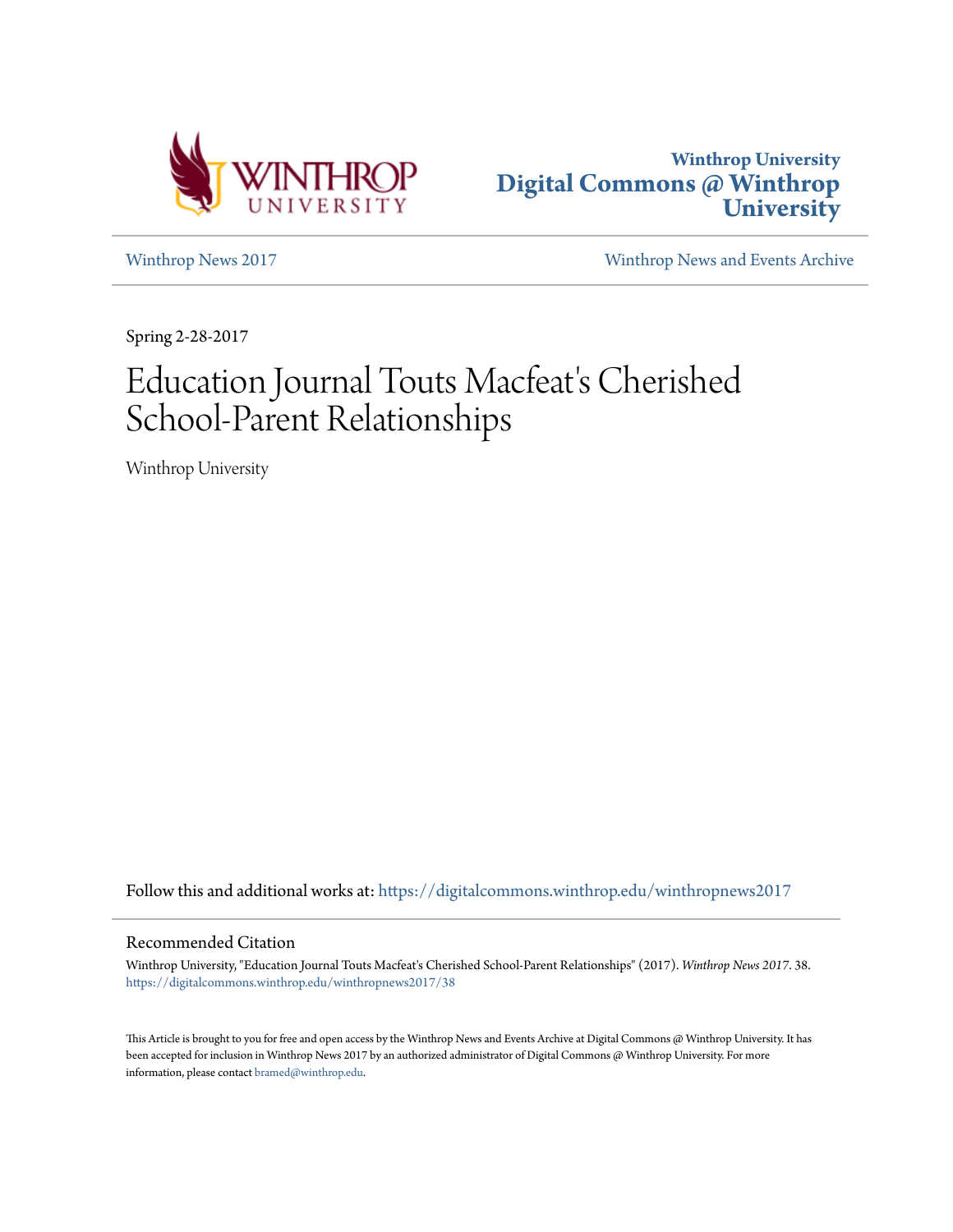

**O** SHARE

「验費」



**AFFAIRS ATHLETICS GIVING**

02/28/2017

**ABOUT ADMISSIONS & AID ACADEMICS STUDENT**

All News Archives RSS News Feeds

Winthrop in the News

# **Education Journal Touts Macfeat's Cherished School-Parent Relationships**

## **Quick Facts**

**The Southern Early Childhood Association** noted Macfeat's strong school-parent relationships.

Macfeat will be featured in the association's Dimensions of Early Childhood journal this summer.

Only two schools across 12 states received recognition.



ROCK HILL, SOUTH CAROLINA — Parents describe Winthrop University's **Macfeat Laboratory School** as a place that consistently encourages family involvement, a trait which makes them feel "comfortable," "empowered and reassured," and "confident" that their child is truly receiving the best education.

Recognizing this strong focus on family involvement, the Southern Early Childhood Association (SECA) awarded Macfeat an Honorable Mention in its **2016 Family Engagement Contest.** The school will be

featured in the summer issue of SECA's Dimensions of Early Childhood journal. Only two schools across 12 states earned this distinction.

For the contest, Macfeat Director Erin Hamel and staff submitted parent reference letters, conducted parent and faculty interviews, hosted a site visit and school tour, and sent in photographs and other evidence showcasing the school's philosophies, policies and strategies regarding family engagement.

Hamel said Macfeat intentionally and systematically nurtures those precious family relationships in many different ways, including face-to-face interactions, newsletters, phone calls, class social media, the Macfeat Advisory Board and many more. Families are valued as knowers, she said.

"They share their expertise, skills and hobbies in our classrooms," she explained. "They have meaningful, authentic face-to-face conversations with teachers on a daily basis and those communications, along with many others, not only help establish a sense of trust and rapport; they also provide invaluable information that allows both parties to provide the best care for the child."

Established in 1899, Macfeat is considered the oldest operating laboratory school in the United States. "Laboratory schools" refer to sites for teaching training and faculty research. At Macfeat in particular, classrooms contain two certified teachers: one with a master's degree in the education field and one working toward a master's degree.

Hamel describes the classrooms as "lively, busy spaces where children are given the time and materials to explore, create, problem-solve, think critically and imagine."

"With specific regards to family engagement, what makes Macfeat different from other childcare facilities is that our school truly embraces the mindset that strong, meaningful family-school